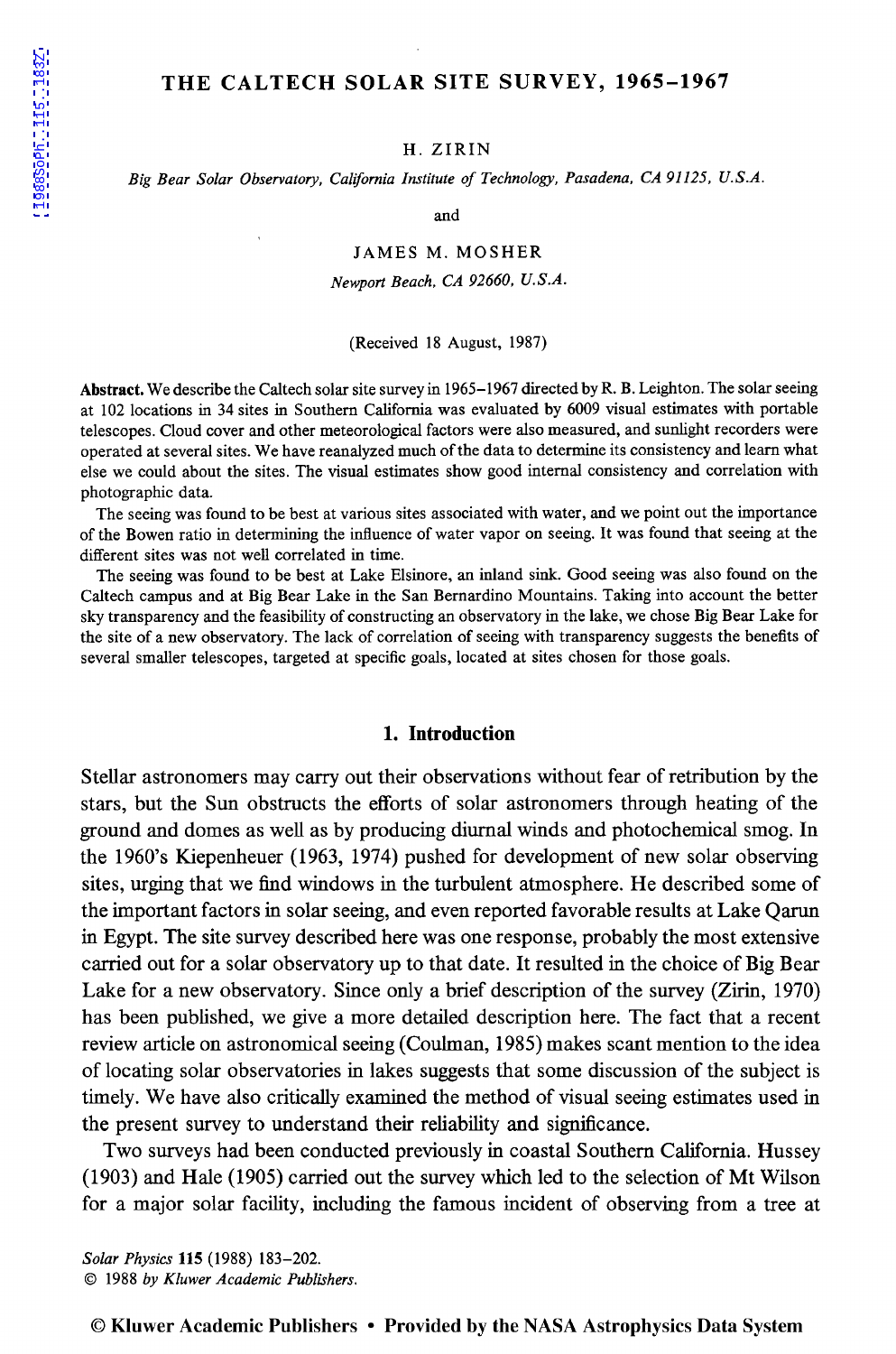Mt Wilson. Years later, after a necessarily restricted survey, Mayfield *et al.* (1964) selected the Upper Van Norman Reservoir for the Aerospace Corporation's San Fernando Observatory, currently operated by the California State University at Northridge. The Lockheed Solar Observatory (Carroll, 1970), no longer in existence, was located primarily on the basis of readily available land, but it had demonstrated the possibilities of high resolution solar observation in Southern California. By contrast we were dissatisfied with our location on Mt Wilson, where good seeing could only be obtained in the first hour of the day, before the Sun had heated the mountainside and produced the familiar orographic turbulence.

In 1964 R. B. Leighton obtained a grant from the Office of Naval Research to make a systematic search for a new site for solar observations, which was done with the collaboration of R. F. Howard and Zirin. The purpose of the Caltech site survey was twofold: to study the variation of solar seeing as a function of topography and to find a site suitable for extended high-resolution observation of solar phenomena. Although we sought good seeing, cloud cover and the possibility of coronal skies were also considerations. We preferred a site with longer duration of good seeing compared to one with occasional brilliant moments.

Our initial plan for five inexpensive automated 40-foot tower telescopes at fixed sites led to a prototype on Mt Wilson east of the 100" dome. We soon found that consistent automated operation was difficult and the quality of photographs made with the tower was more a measurement of its stability and our optomechanical technique than of the local seeing. Our only success with portable telescopes was our use of a Carroll spar for broad-band Ha movies at Lake Elsinore, Big Bear, and Mt Wilson in the Fall of 1967. Our brief use of that instrument showed it to be a practical tool, but its cost and complexity prohibited deployment of more than one or two.

The Aerospace site survey (Mayfield *et al.,* 1964) had used visual observations through two 8.75-cm Questar telescopes with full-aperture white-light filters to settle on the San Fernando reservoir site. The fact that they found consistent differences between sites led us to adopt the same technique. The only difference was that we had more time and could look for a site over a wider area. We quickly confirmed that experienced observers could obtain reliable results with the Questars and abandoned the idea of placing additional site survey towers. This greatly increased the number of sites we could examine.

Because we thought that weather patterns over the LA basin might produce good or bad seeing at all the sites, we tried to make simultaneous observations. Our subsequent analysis showed that the seeing at the different sites was not closely correlated. Many observations at many sites were more valuable in eliminating random variations. A program similar to the Aerospace Corp. survey was adopted, with two observers visiting a number of different sites each day.

Next to seeing we were interested in the transparency and cloud cover. Leighton designed a simple and accurate sunlight recorder consisting of a rotating stainless steel ball heliostat reflecting the Sun into a photodiode connected to a recorder. Five recorders were eventually built and sited. They worked very well with the exception of one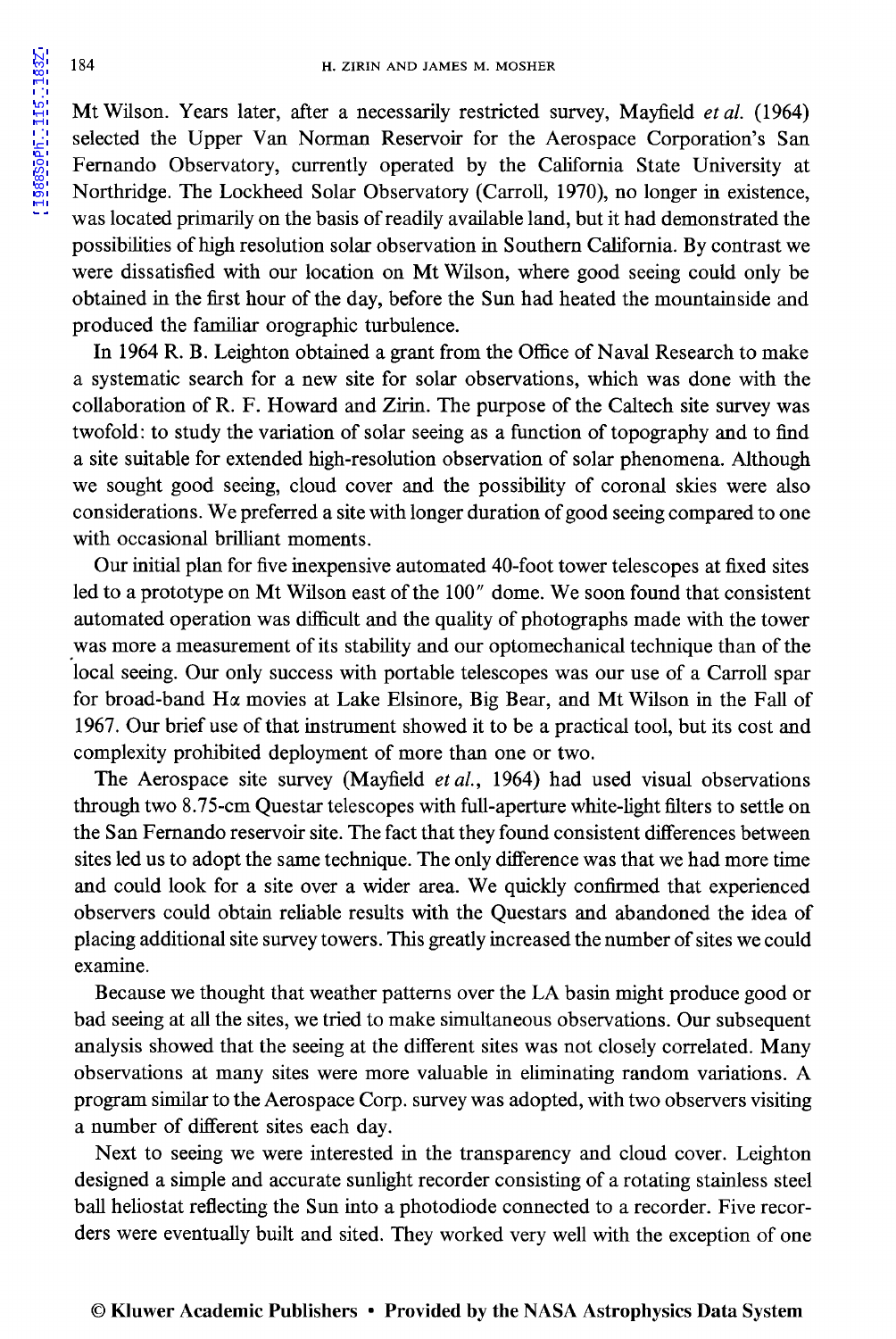1988SoPh..115..183Z [1988SoPh..115..183Z](http://adsabs.harvard.edu/abs/1988SoPh..115..183Z)

near the seashore which rapidly became corroded. One operated at Big Bear until the recent installation of the GONG recorder. We also measured the solar aureole with coronal sky photometers, kindly lent by the High Altitude Observatory, at some of the sites.

# 2. Choice of Locations

The topography of Southern California is dominated by the interplay of the cold California ocean current and the high (up to 3600 m) mountain ranges which separate the sea-level Los Angeles basin from the inland deserts. There are ranges of lower coastal mountains rising directly from the sea. Because of the cold current the basin is often covered by a marine layer of low clouds above which the mountains are usually clear. The cool marine layer produces a strong inversion, usually accompanied by good seeing. The dominant wind is westerly from the sea, although there are occasional occurrences of the *Fohn* (downslope) wind locally called the Santa Ana coming from the deserts to the north and east. The latter is typified by clear skies and poor seeing.

Influenced by Kiepenheuer, we expected that the mountains close to the shore would be good, because they receive the fresh, unperturbed sea breeze from thousands of miles of Pacific water. The pervasiveness of the tradition of placing solar observatories on mountaintops is shown by our (or at least HZ's) remark that we were searching for a *Zauberberg,* a magic mountain, where Kiepenheuer's window would be found. We also had hopes for the off-shore islands.

Leighton made a brief aerial reconnaissance of locations which rose above the low coastal clouds to determine sites for the towers. In the summer of 1965 Susan Werner, a summer student, began a preliminary visual survey of proposed sites to determine where the additional survey towers should be built. This effort was carried out with a Cave 20 cm reflector mounted on a truck; Ms Werner travelled around Southern California evaluating the characteristics of various sites. These observations showed us that we could distinguish between sites with a modest telescope.

We set the following restriction on the prospective sites:

- Distance within 200 km of Pasadena.
- Reasonable accessibility.
- Land on which an observatory might be constructed with our limited resources.

- Emphasis on long periods of good seeing rather than occasional spectacular moments.

Our limited resources excluded the possibility of extensive base facilities or road construction. On the other hand, we were interested in the properties of seeing itself and its variation from place to place so sites with every accessible topography were included at first. The sites examined are indicated on the map (Figure 1) and listed in Table I. The high and low deserts of Southern California were excluded because earlier measurements had shown the desert seeing to be poor due to the high level of thermal convection from the ground. We also did not evaluate high man-made structures, fearing that vibration from ventilating and other machinery would disturb photographic observation. This was the case atop the nine-story Millikan Library at Caltech, the only such site we tested.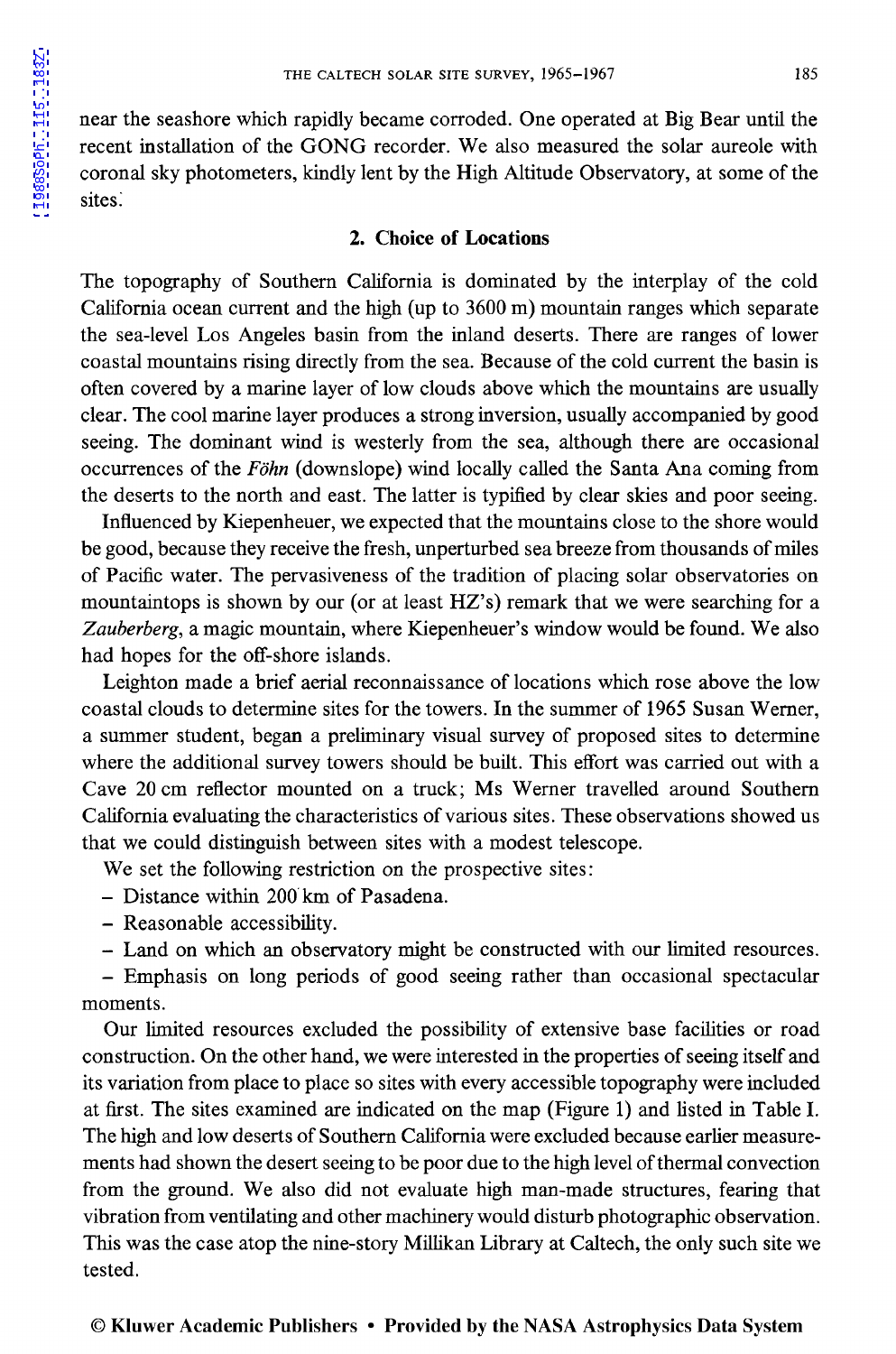

Fig. 1. Locations of the sites studied. The contours are at intervals of 2500 feet (762 m). The numbers refer to Table I and the size of the circles is related to the number of visits to each site.

### 3. Site Evaluation

The main part of the site survey involved two full-time observers, Ernest Lorenz and John Cowley, for two years as well as some part-time participants. The most intensive activity was between January 3, 1966 and October 31, 1967, during which time 6009 observations were made. We have records for 209 days in 1966 and 177 days in 1967 (through October 31), indicating coverage on 57-58% of the available days.

A number of itineraries of sites were laid out on cards, each of which contained a number of sites that could be visited in a day. Each day each observer followed the itinerary on a randomly chosen card. The cycle of observations was completed in five or six weeks, after which the deck of cards was shuffied again and visited in different sequence. The day sequences were also varied somewhat. In all the observers visited 102 locations at 34 different sites. At each site the observers filled out cards with the following data: place, date, observer, time of observation, seeing, transparency, cloud cover and type, wind velocity and direction, and temperature and humidity.

The emphasis was on observations around mid-day, with fewer reports before 8 a.m. or after 4 p.m. Most are between 10 a.m. and 2 p.m., because the observers had to get prepared after arriving at Caltech at 8 a.m. and it took an hour or more to reach the start of his itinerary. On some occasions an overnight stay was arranged so that morning and evening observations could be obtained.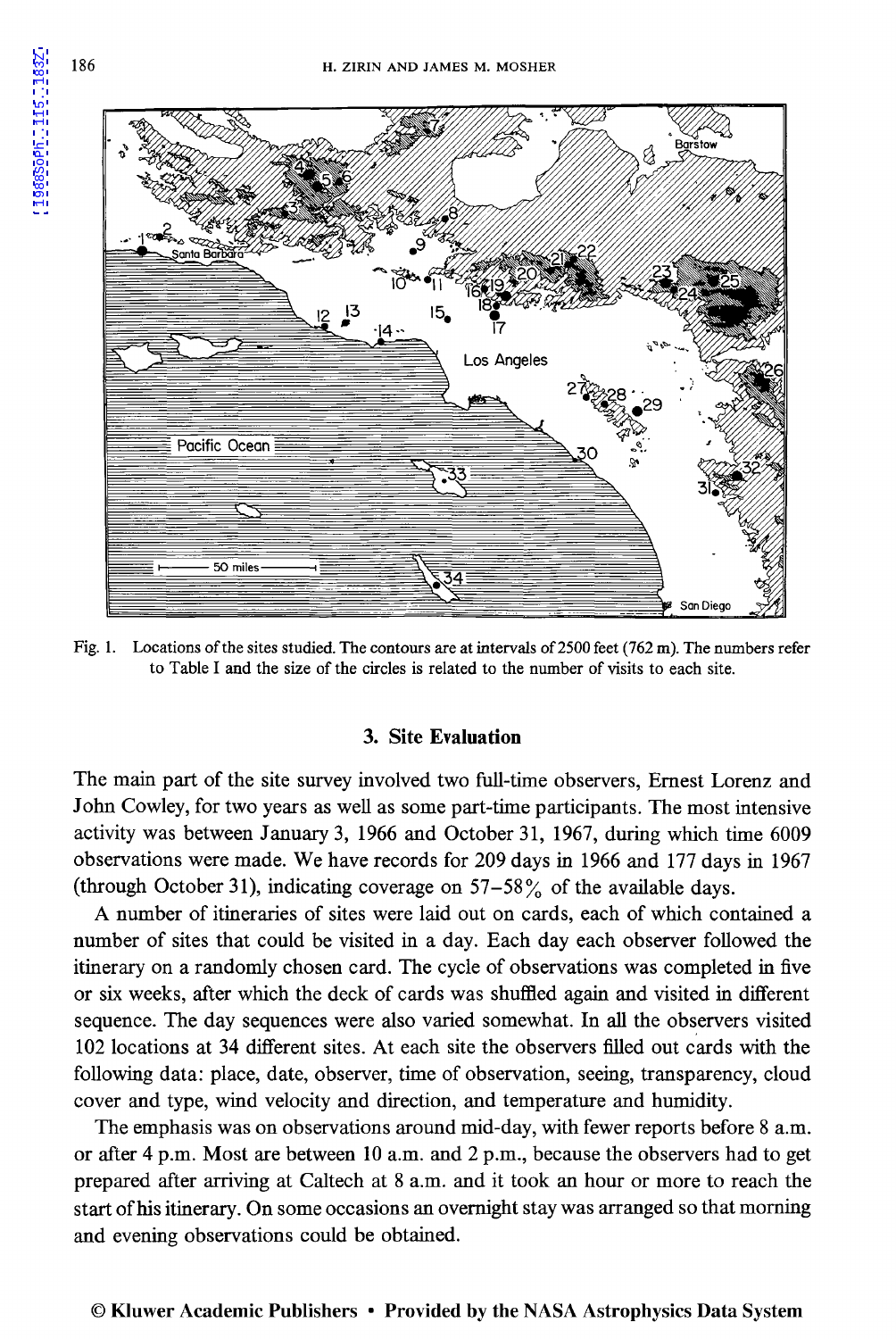| TABLE I |  |  |
|---------|--|--|
|         |  |  |

List of sites studied

| Map<br>No.     | Name                | No. of<br>sub-<br>sites | Topo-<br>graphy <sup>a</sup> | Elev.<br>(m) | First<br>visit | Last<br>visit | Number<br>of<br>visits | Number<br>of<br>cards |
|----------------|---------------------|-------------------------|------------------------------|--------------|----------------|---------------|------------------------|-----------------------|
| 1              | Refugio Beach       | 3                       | <b>B</b> ch                  | $\bf{0}$     | 9 June, 1965   | 27 Apr., 1967 | 57                     | 284                   |
| $\overline{2}$ | Santa Ynez Mtns.    | 4                       | Cpk                          | 1300         | 9 June, 1965   | 28 July, 1966 | 33                     | 223                   |
| 3              | Reyes Peak          | 3                       | Ipk                          | 2300         | 30 June, 1965  | 4 Jan., 1967  | 42                     | 152                   |
| 4              | Mt Pinos            | 3                       | Ipk                          | 2700         | 4 Sept., 1965  | 3 Oct., 1967  | 55                     | 315                   |
| 5              | Lockwood Valley     | 9                       | Plat                         | 1600         | 19 Aug., 1966  | 5 Dec., 1967  | 80                     | 507                   |
| 6              | Frazier Pk.         | $\mathbf{1}$            | Ipk                          | 2400         | 3 Sept., 1965  | 3 Nov., 1966  | 17                     | 64                    |
| $\overline{7}$ | Double Mt.          | $\overline{\mathbf{c}}$ | Ipk                          | 1900         | 20 Febr., 1966 | 24 May, 1966  | 6                      | 1                     |
| $\bf 8$        | Bouquet Cnyn Res    | $\overline{\mathbf{c}}$ | Llk                          | 900          | 8 Aug., 1965   | 2 June, 1966  | 14                     | 28                    |
| 9              | Rye Canyon          | $\mathbf{1}$            | Ipl                          | 400          | 2 June, 1966   | 4 Jan., 1967  | 21                     | 81                    |
| 10             | Oat Mtn             | $\mathbf{1}$            | Ipl                          | 1100         | 11 July, 1966  | 29 July, 1966 | 3                      | $\overline{7}$        |
| 11             | San Fernando Obs    | $\mathbf{1}$            | Llk                          | 400          | 28 June, 1965  | 4 Jan., 1967  | 30                     | 59                    |
| 12             | Laguna Peak         | 1                       | Cpk                          | 400          | 27 July, 1965  | 24 Aug., 1966 | 24                     | 40                    |
| 13             | Triunfo Lookout     | 2                       | Cpk                          | 800          | 16 Sept., 1965 | 24 Aug., 1966 | 23                     | 57                    |
| 14             | Malibu              | $\overline{\mathbf{2}}$ | <b>B</b> ch                  | $\pmb{0}$    | 24 Febr., 1966 | 24 Aug., 1966 | 17                     | 60                    |
| 15             | <b>Briar Summit</b> | $\mathbf 1$             | Ipk                          | 500          | 15 Sept., 1965 | 4 Jan., 1967  | 23                     | 63                    |
| 16             | Flintridge L.O.     | $\mathbf{1}$            | Ipk                          | 1000         | 15 Sept., 1965 | 27 July, 1966 | 28                     | 62                    |
| 17             | Caltech             | 3                       | Ipl                          | 200          | 23 July, 1965  | 6 Oct., 1967  | 138                    | 470                   |
| 18             | Altadena G.C.       | 1                       | Ipl                          | 400          | 15 Mar., 1966  | 30 Dec., 1966 | 31                     | 57                    |
| 19             | Mt Wilson           | 7                       | Ipk                          | 1700         | 4 Jan., 1965   | 2 Oct., 1967  | 69                     | 346                   |
| 20             | Stoneyridge         | $\mathbf{1}$            | Ipk                          | 1600         | 4 May, 1966    | 23 Aug., 1966 | 8                      | 16                    |
| 21             | Blueridge           | $\overline{\mathbf{c}}$ | Ipk                          | 2600         | 4 Jan., 1965   | 28 June, 1966 | 12                     | 62                    |
| 22             | Table Mtn           | 4                       | Ipk                          | 2300         | 4 Jan., 1965   | 23 Aug., 1966 | 36                     | 188                   |
| 23             | Lake Arrowhead      | 5                       | Mlk                          | 1600         | 28 Oct., 1965  | 17 Jan., 1967 | 56                     | 202                   |
| 24             | Heap's Peak         | $\overline{\mathbf{c}}$ | Ipk                          | 1900         | 4 Jan., 1966   | 3 Jan., 1967  | 43                     | 124                   |
| 25             | Big Bear Lake       | $\boldsymbol{7}$        | <b>Mlk</b>                   | 2000         | 14 July, 1966  | 5 Dec., 1967  | 107                    | 937                   |
| 26             | Mt San Jacinto      | 2                       | Ipk                          | 2600         | 4 Nov., 1965   | 9 Aug., 1966  | 4                      | 6                     |
| 27             | Silverado Cnyn      | $\mathbf{1}$            | Ipl                          | 600          | 5 Aug., 1965   | 29 June, 1966 | 19                     | 13                    |
| 28             | Santiago Peak       | 1                       | Ipk                          | 1700         | 5 Aug., 1965   | 29 June, 1966 | 19                     | 35                    |
| 29             | Lake Elsinore       | 10                      | Llk                          | 400          | 3 Sept., 1965  | 5 Dec., 1967  | 135                    | 1048                  |
| 30             | Dana Point          | $\mathbf{1}$            | <b>B</b> ch                  | 100          | 19 July, 1966  | 8 Aug., 1966  | 3                      | 9                     |
| 31             | Foot of Palomar     | 1                       | Ipl                          | 300          | 11 Aug., 1965  | 21 Nov., 1966 | 30                     | 39                    |
| 32             | Palomar Mtn.        | 6                       | Ipk                          | 1700         | 11 Aug., 1965  | 13 Dec., 1966 | 52                     | 146                   |
| 33             | Santa Catalina Isl. | 4                       | <b>Isl</b>                   | 300          | 20 July, 1965  | 11 Nov., 1965 | 3                      | $\bf{0}$              |
| 34             | San Clemente Isl.   | 7                       | Isl                          | 300          | 9 Aug., 1965   | 7 Sept., 1966 | 27                     | 308                   |

<sup>a</sup> Bch = beach; Cpk = coastal peak; Ipk = inland peak; Ipl = inland plain; Isl = island; Llk = lowland lake;  $Mlk =$  mountain lake; Plat = plateau.

If an observer remained at a site, he typically filled out a card each half-hour; if he moved on, he filled one out at each site. An average of eight cards per day of observation was submitted by each observer. If the random cards sent both observers to the same site, this was used as a chance to intercompare the scales of the two observers. In most cases the observers did not communicate with one another when they were making such observations, but sometimes they did to clarify the observing scale and understand why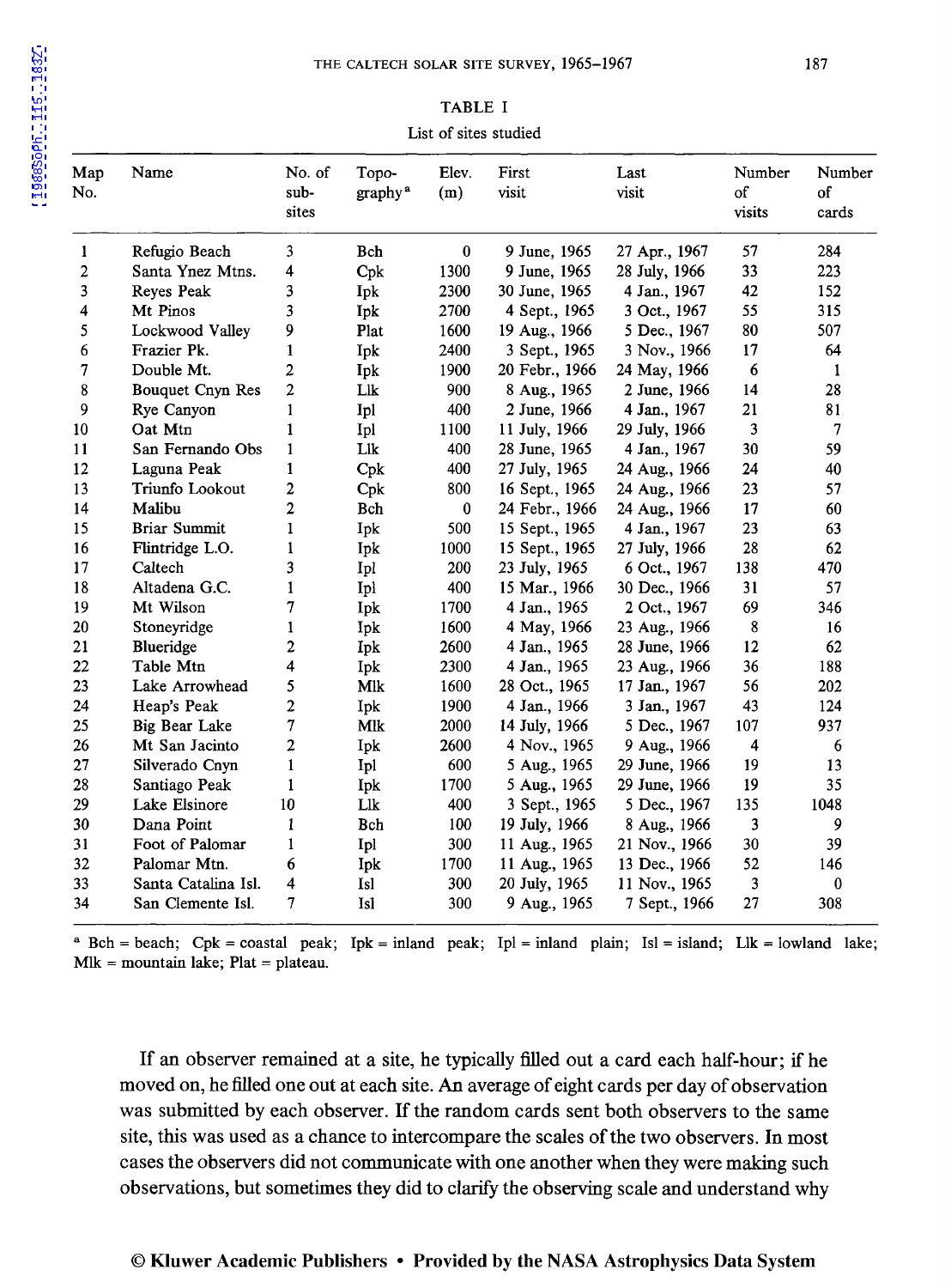differences arose in the evaluation of the seeing. The seeing was supposed to be estimated as the average over some minutes of visual observation.

The observers went out four days a week, and spent one day in Pasadena repairing equipment and meeting with the scientists. After the first six months, the data was reviewed and the frequency of visits to better sites was increased. By the end of 1966, we could see a clear pattern, and the survey concentrated on the most promising sites: Big Bear, Lake Elsinore, Mount Pinos, and the Lockwood Valley, with occasional observations at Caltech and Mt Wilson for reference. At the end of the survey visual data were taken almost exclusively at Big Bear and Elsinore, and we rented a spar from George Carroll that operated for 12 days at Big Bear and 14 days at Lake Elsinore.

Seeing was evaluated using a 10-point visual scale patterned after one in use at Mt Wilson at the time. In Table II we compare this to the 5-point Kiepenheuer (1963) scale; the two are similar except that the numbers run in the opposite direction and the separate evaluation of 'quietness' and 'sharpness' used by Kiepenheuer is merged. Totally overcast conditions were marked as 'seeing O'.

TABLE II

|             | Comparison of Caltech and Kiepenheuer<br>(1963) visual seeing scales |
|-------------|----------------------------------------------------------------------|
| Kiepenheuer | Caltech                                                              |
|             | $8 - 10$                                                             |
| 2           | $6 - 8$                                                              |
| 3           | $3 - 6$                                                              |
|             | $2 - 3$                                                              |
| ς           |                                                                      |

The observers attempted to make the estimates in a consistent manner and a site rated '5' by many observations was almost certainly better than one rated '4'. When we plot the simultaneous, but independent, estimates at one site by the two observers against one another we find good correlation, with a scatter of about  $+1.5$  units.

While we cannot recreate the conditions of the survey, we have an independent check in the high-resolution  $H\alpha$  cinematographic data obtained at the Lockheed Solar Observatory during the period of the site survey with a 17.5 cm refractor at Rye Canyon. On sixteen instances the Caltech observers made visual estimates at Rye Canyon simultaneously with Lockheed high-resolution observations. Assuming that the observers gave more weight to the best seeing, we selected the best frame from a ten-frame (two-min) sequence around the time of the visual observation. Figure 2 shows examples of that comparison at three typical seeing levels. We see that seeing of 6 or better would be required for what we now consider to be good data.

Naturally, not every frame is as good as the best. To get a feel for the variation in image quality occurring at each seeing level, the spacing of the closest resolvable dark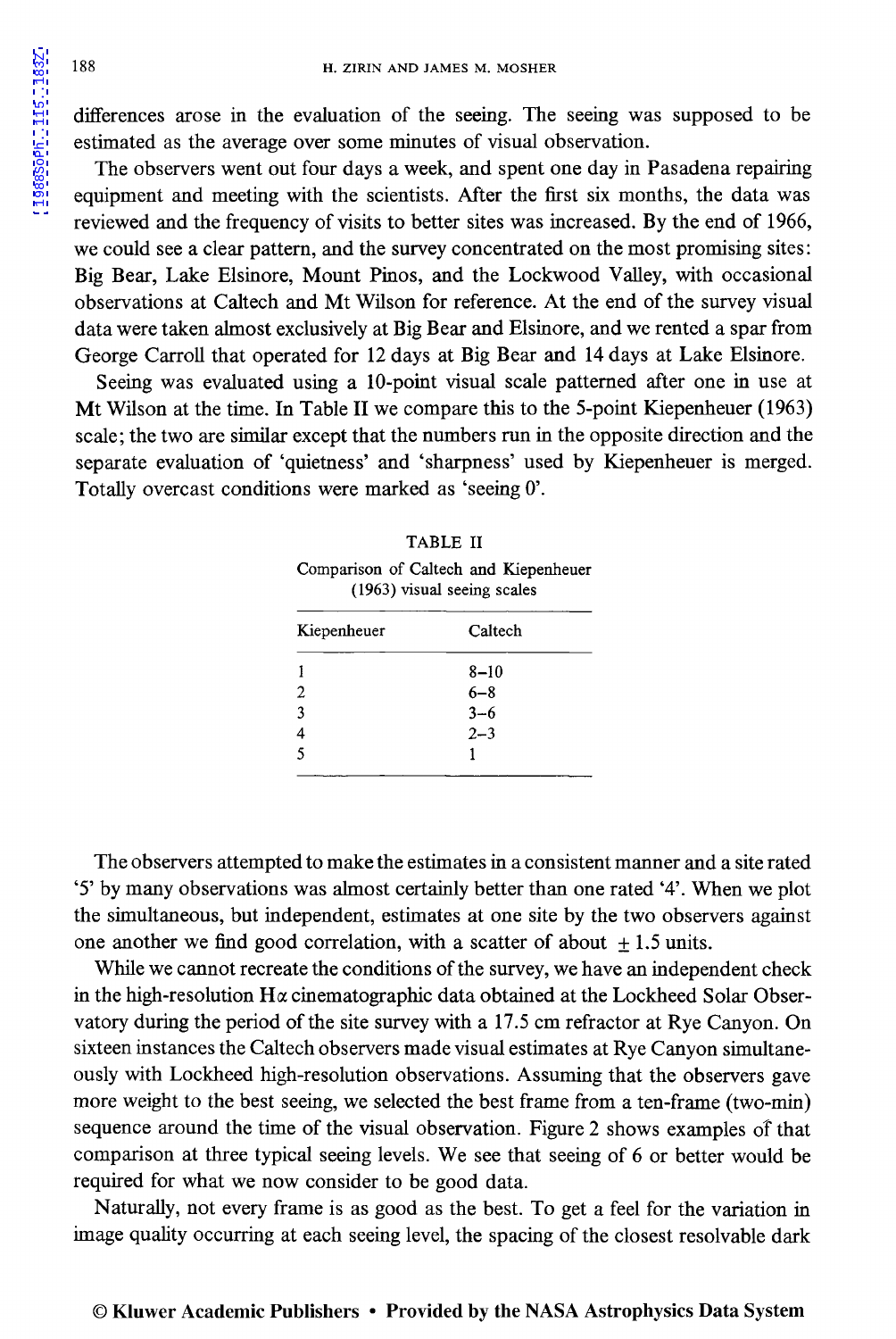

Fig. 2. Three H $\alpha$  frames from Lockheed Rye Canyon Observatory, with the seeing values estimated independently by the site survey observers given. The resolution limit of the pictures for fibrils is 1.2, 2.4, and 4.5 arc sec, respectively. Figure 3 shows that this quality is found in the best  $10\%$  of frames at each of the three seeing values.

fibrils in each quadrant of each frame was measured. To give a number comparable to the 1-10 visual scale, this separation was divided into the Rayleigh limit {0.94 arc sec) of the telescope. Thus a photograph with a resolution of 5 arc sec was rated at 0.19. Figure 3 shows the distribution of photographic quality obtained at Lockheed within the two-min interval surrounding nine different visual estimates. The distribution is presented in terms of the fraction of frames exceeding various resolution values. Those wishing to compare the results reported in this paper to their own experience in other parts of the world may do so by means of these distributions coupled with the frequency of occurrence of the different seeing levels.

As the survey went on there was some narrowing of the values assigned to the seeing towards average values. This was partly due to the termination of visits to most of the mountaintop sites, where seeing was most variable. There may also have been a tendency for the observers to assign a narrower range of values near the end. Another curious property of the survey data is that it shows almost no seasonal effects, while it is well known that in Southern California summer seeing is considerably better than winter (partly because the Sun is high and partly because storms are fewer). This may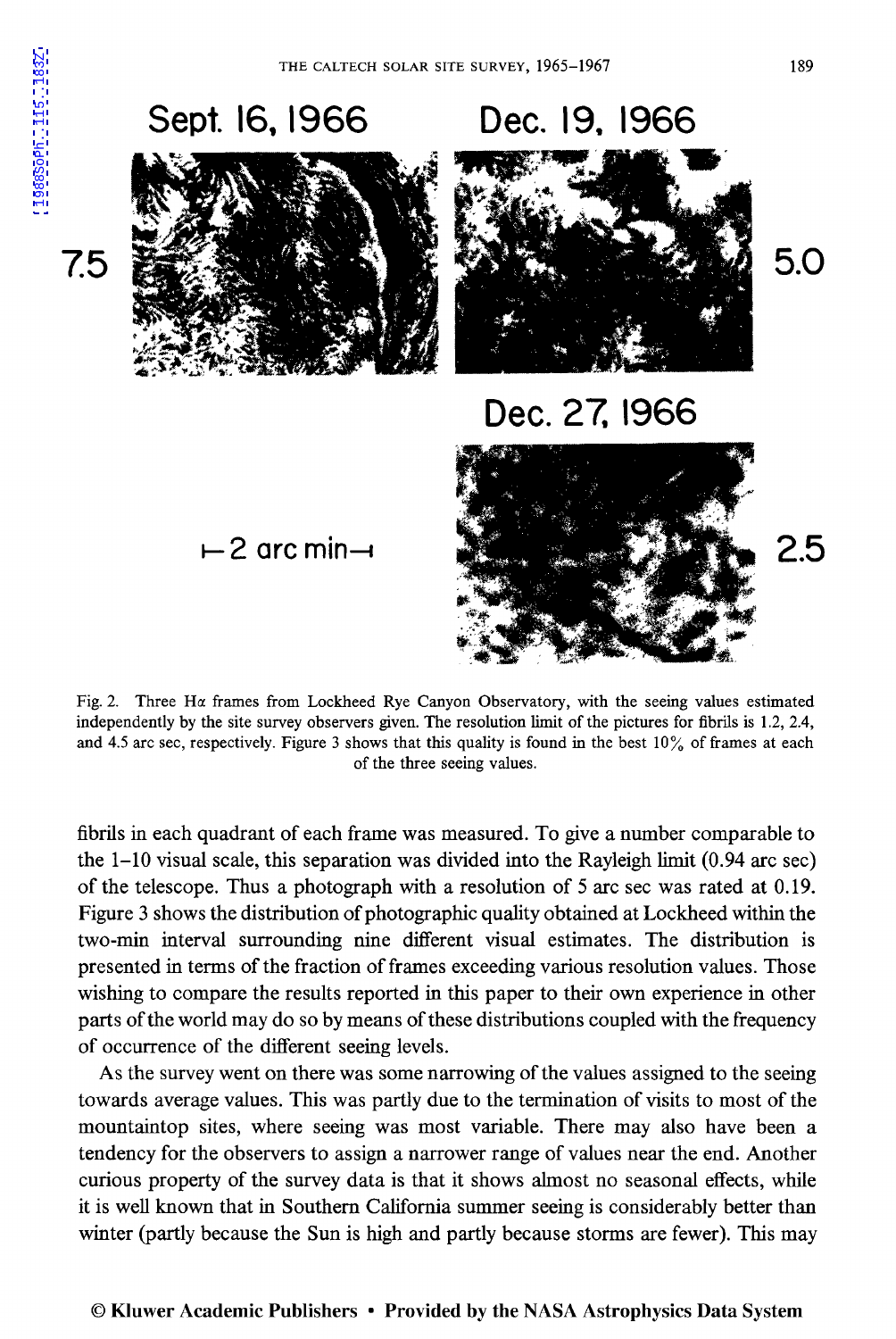

Fig. 3. Plot of (ordinate) the fraction of time that a Rye Canyon (Lockheed) film resolved a given fraction of the Rayleigh limit (0.94 arc sec) of a 17.5 cm objective when the seeing was estimated at various values (curves) by the CIT observers. The abscissa is the quotient of the Rayleigh limit divided by the separation of the most closely spaced fibrils.

have been due to a combination of a mild winter (for seeing) with some smoothing on the part of the observers.

Obviously it is impractical to use a site survey telescope as large as the one projected for construction. Yet we found a good correlation between observations with the 8.75 cm Questar and the 17.5 cm Lockheed telescope, and both Caltech and Aerospace surveys located sites that proved good with larger aperture telescopes. While the small telescope does not resolve what the large one does, seeing reduces the MTF at all spatial frequencies. Out of all 6000 and more observations made during the survey, not a single one required using the value of'lO' (indicating no perceptible image degradation) on the 10-point scale, and only seven '9's were recorded. This meant that there was always room for improvements in the small telescope images.

Subsequent visual observations with Questars at BBSO have confirmed the result of comparison with the Lockheed observations: a small telescope can give a good estimate of the seeing, even though one cannot detect features seen in the larger telescope. The atmospheric MTF for larger features is apparently correlated with that for the smallest.

The success of our technique depended on similarity of the height gradients of seeing close to the ground from place to place, so we made several tests of the dependence of seeing on height. One test was to compare the seeing at the foot and top of the 150-ft. (46 m) tower on Mt Wilson. While the seeing clearly improved with height, the conditions at the base of the tower seemed well correlated with those at the top suggesting that, at least at Mt Wilson, the degradation arising from heights above 46 m dominated the additional degradation imposed by the air between the ground and that height. To get additional data on the height dependence of seeing, we outfitted two portable towers borrowed from the U.S. Navy with microthermal recorders designed by Prof. J. Westphal. Thermistors were placed at 24, 17, 11, and 6 m above the ground, and

[1988SoPh..115..183Z](http://adsabs.harvard.edu/abs/1988SoPh..115..183Z)

1988SoPh..115..183Z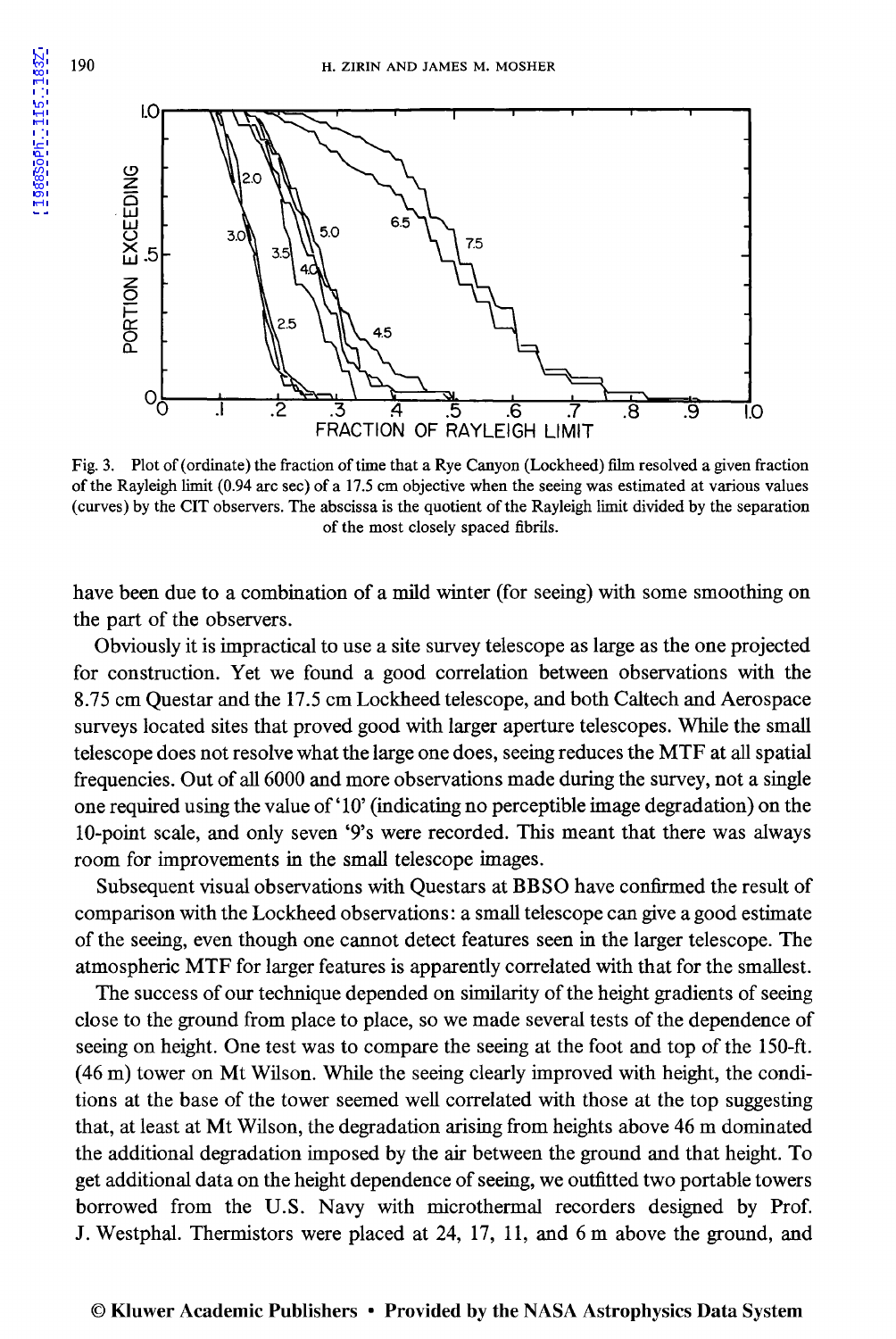thermal data recorded on a commutative basis on a single recorder. We also tried tethered balloons but found that the wind dragged them away. The thermistor strings on towers showed little difference between sites; in each case the fluctuations of temperature were greater at the surface than at the highest thermistor. We did not have adequate data to determine any relation between the temperature fluctuations and the seemg.

Some site surveys have used similar towers to infer the seeing at heights at which a telescope might be built. The relation of seeing properties to microthermal variations is discussed by Coulman (1969), but his measurements at that time omit the height gradient of water-vapor content, although he considered it in other publications (Coulman, 1980).

The actual seeing is due not only to temperature and pressure fluctuations but also to humidity variation along the line-of-sight and across the telescope aperture. There is substantial literature on these effects in connection with laser propagation and other practical problems, largely unknown to solar and stellar astronomers. Weseley and Alcaraz (1973) define an atmospheric refractive index structure coefficient  $C_c$  which is related to the temperature structure coefficient  $C_T$ , the pressure p, and the average temperature  $\langle T \rangle$  by

$$
C_n = C_T A_1 p \langle T \rangle^{-2} (1 + 0.16 \beta^{-1}), \qquad (1)
$$

where  $A_1 \approx 79 \times 10^{-6}$  deg mB<sup>-1</sup>. The difference produced by water-vapor effects is precisely  $1 + 0.16\beta^{-1}$ , where  $\beta$  is Bowen's ratio, the ratio of the thermal to the latent heat flux. Because the Earth's surface is either warming and evaporating or cooling and condensing,  $\beta$  is usually positive; over dry land it is typically 0.5. But when surface cooling and evaporation occur simultaneously,  $\beta < 0$ ,  $C_n$  is decreased and the seeing is improved. Experimental evidence demonstrating the effect of water-vapor gradient has been presented by numerous authors (Wesely *et al.,* 1975, 1976a, b, 1978; Friehe *et al.,*  1975). Microthermal data alone can only be used to compare sites of the same water vapor conditions, while water sites can be better or worse than dry ones with the same microthermal properties, depending on the sign of  $\beta$ .

### 4. Analysis of All Sites

Table III shows characteristics of the most frequently tested sites, ranked by the median seeing as given in the second column. In this average, cloudy observations are included as seeing 0. The third column gives the fraction of observations for which the seeing was excellent, 7 or better; the fourth gives the fraction of observations for which the seeing was terrible, 2 or less. The fifth column gives the fraction of observations for which the sky was completely clear, with no haze; column 6 gives the fraction when less than 0.3 of the sky was obscured, which is a reasonable definition of days when useful observation is possible. The last column gives the average wind speed for non-zero seeing conditions. Because of the wide range in number of visits to the different sites, the values given are not all equally significant. The fractions should be multiplied by the number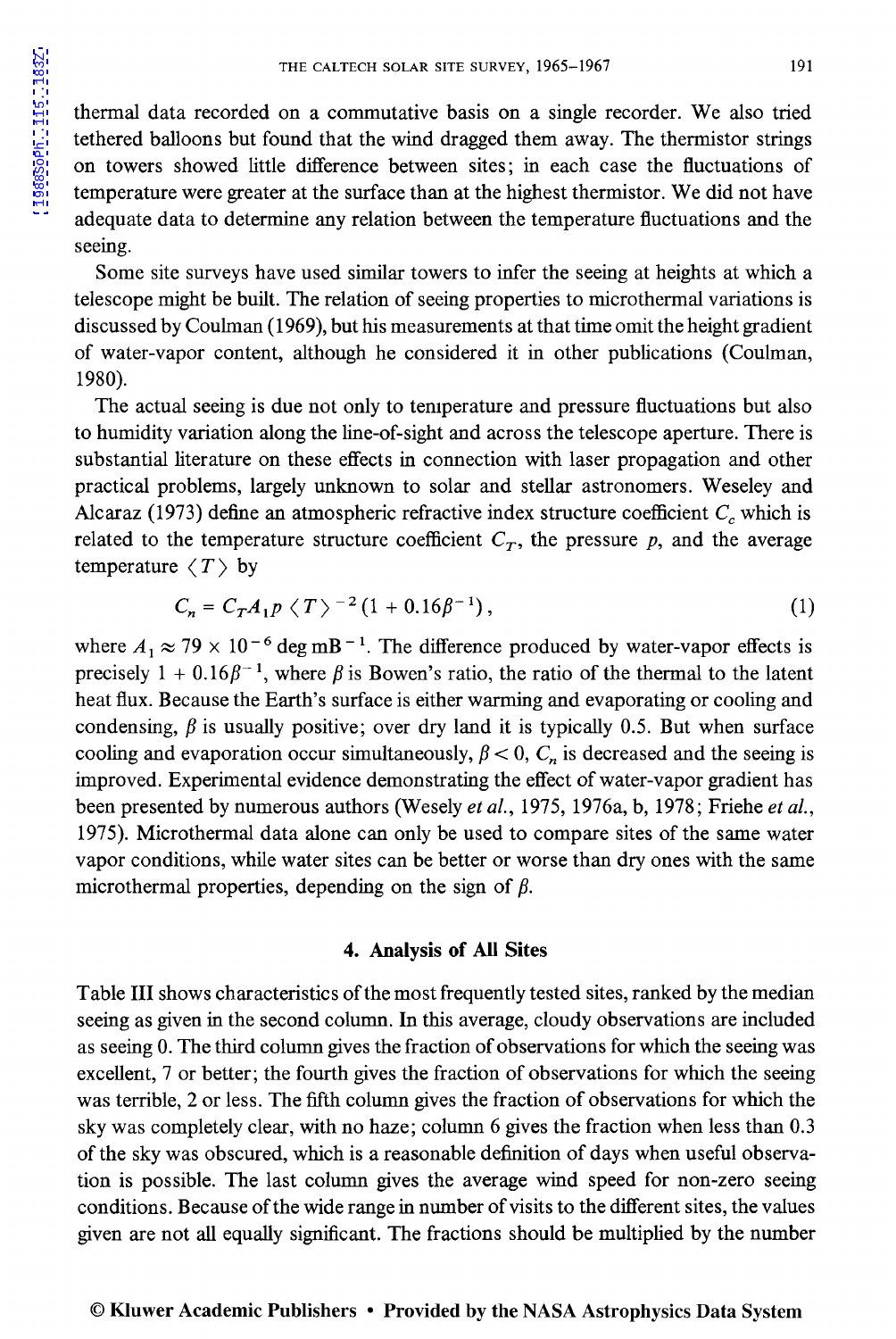[1988SoPh..115..183Z](http://adsabs.harvard.edu/abs/1988SoPh..115..183Z)

1988SoPh..115..183Z

| . .<br>۰.<br> |  |
|---------------|--|
|---------------|--|

Average site results

| Site                 | Median | Frac | Frac | Frac  | Frac       | Wind         |
|----------------------|--------|------|------|-------|------------|--------------|
|                      | seeing | 789  | 012  | clear | CLDS < 0.3 | $(m s^{-1})$ |
| Lake Elsinore        | 5.01   | 0.20 | 0.14 | 0.56  | 0.74       | 1.47         |
| Big Bear Lake        | 4.60   | 0.03 | 0.16 | 0.71  | 0.63       | 3.43         |
| Caltech              | 4.54   | 0.09 | 0.21 | 0.26  | 0.63       | 1.21         |
| Arrowhead            | 4.41   | 0.18 | 0.28 | 0.52  | 0.77       | 1.57         |
| Refugio Beach        | 4.34   | 0.07 | 0.35 | 0.29  | 0.46       | 0.72         |
| Oat Mountain         | 4.25   | 0.00 | 0.29 | 0.29  | 0.71       | 4.96         |
| Foot of Palomar      | 4.25   | 0.05 | 0.36 | 0.62  | 0.63       | 1.24         |
| Heap's Peak          | 4.20   | 0.14 | 0.33 | 0.66  | 0.69       | 3.34         |
| Silverado Canyon     | 4.00   | 0.23 | 0.39 | 0.69  | 0.92       | 1.75         |
| Lockwood Valley      | 3.82   | 0.05 | 0.24 | 0.65  | 0.64       | 3.06         |
| Rye Canyon           | 3.81   | 0.06 | 0.28 | 0.44  | 0.57       | 1.70         |
| Mt Pinos             | 3.62   | 0.04 | 0.29 | 0.76  | 0.73       | 1.70         |
| <b>Frazier Peak</b>  | 3.54   | 0.00 | 0.31 | 0.92  | 0.89       | 2.35         |
| Reyes Peak           | 3.35   | 0.09 | 0.35 | 0.62  | 0.72       | 1.74         |
| Table Mountain       | 3.35   | 0.00 | 0.35 | 0.58  | 0.66       | 2.09         |
| Palomar Mountain     | 3.13   | 0.03 | 0.35 | 0.69  | 0.66       | 1.89         |
| San Fernando Observ. | 3.00   | 0.09 | 0.44 | 0.29  | 0.47       | 3.40         |
| Altadena Golf Course | 2.92   | 0.07 | 0.44 | 0.25  | 0.47       | 0.85         |
| Mt Wilson            | 2.92   | 0.02 | 0.37 | 0.64  | 0.64       | 0.99         |
| Triunfo Lookout      | 2.67   | 0.12 | 0.47 | 0.51  | 0.83       | 2.69         |
| <b>Briar Summit</b>  | 2.67   | 0.08 | 0.48 | 0.30  | 0.56       | 2.97         |
| Santiago Peak        | 2.67   | 0.06 | 0.57 | 0.63  | 0.77       | 3.36         |
| Santa Ynez Mountains | 2.66   | 0.13 | 0.48 | 0.45  | 0.52       | 3.39         |
| Bouquet Canyon Res.  | 2.50   | 0.11 | 0.46 | 0.07  | 0.42       | 4.55         |
| Stoneyridge Observ.  | 2.50   | 0.00 | 0.50 | 0.56  | 0.50       | 1.44         |
| Dana Point           | 2.40   | 0.22 | 0.56 | 0.22  | 0.44       | 3.45         |
| Malibu               | 2.30   | 0.05 | 0.52 | 0.35  | 0.64       | 4.34         |
| Laguna Peak          | 2.30   | 0.00 | 0.53 | 0.40  | 0.56       | 4.05         |
| Flintridge Lookout   | 1.14   | 0.00 | 0.74 | 0.11  | 0.56       | 1.50         |
| Blueridge Ski Area   | 0.50   | 0.00 | 0.68 | 0.42  | 0.52       | 3.87         |
| San Clemente Island  | 0.33   | 0.06 | 0.68 | 0.21  | 0.28       | 2.78         |

of cards indicated in the last column of Table I to get the number of observations fitting each criterion.

During the survey the data cards were analyzed in two different ways: statistical frequency distribution, and computer-ranked comparison. The computer gave the number of times a given site ranked better or worse than each other site. This comparison was carried out first to sort out the best sites for more detailed study. At the end of the survey these analyses were rerun. Separate intercomparison was carried out for limits between 10 a.m. and 2 p.m. and then for morning and afternoon hours.

In preparing this report, we have analyzed the data in two additional ways: (1) all seeing data was ranked relative to simultaneous  $(\pm 1 \text{ min})$  Rye Canyon photos; (2) a least-squares fit was determined for the matrices of differences in seeing, cloudiness and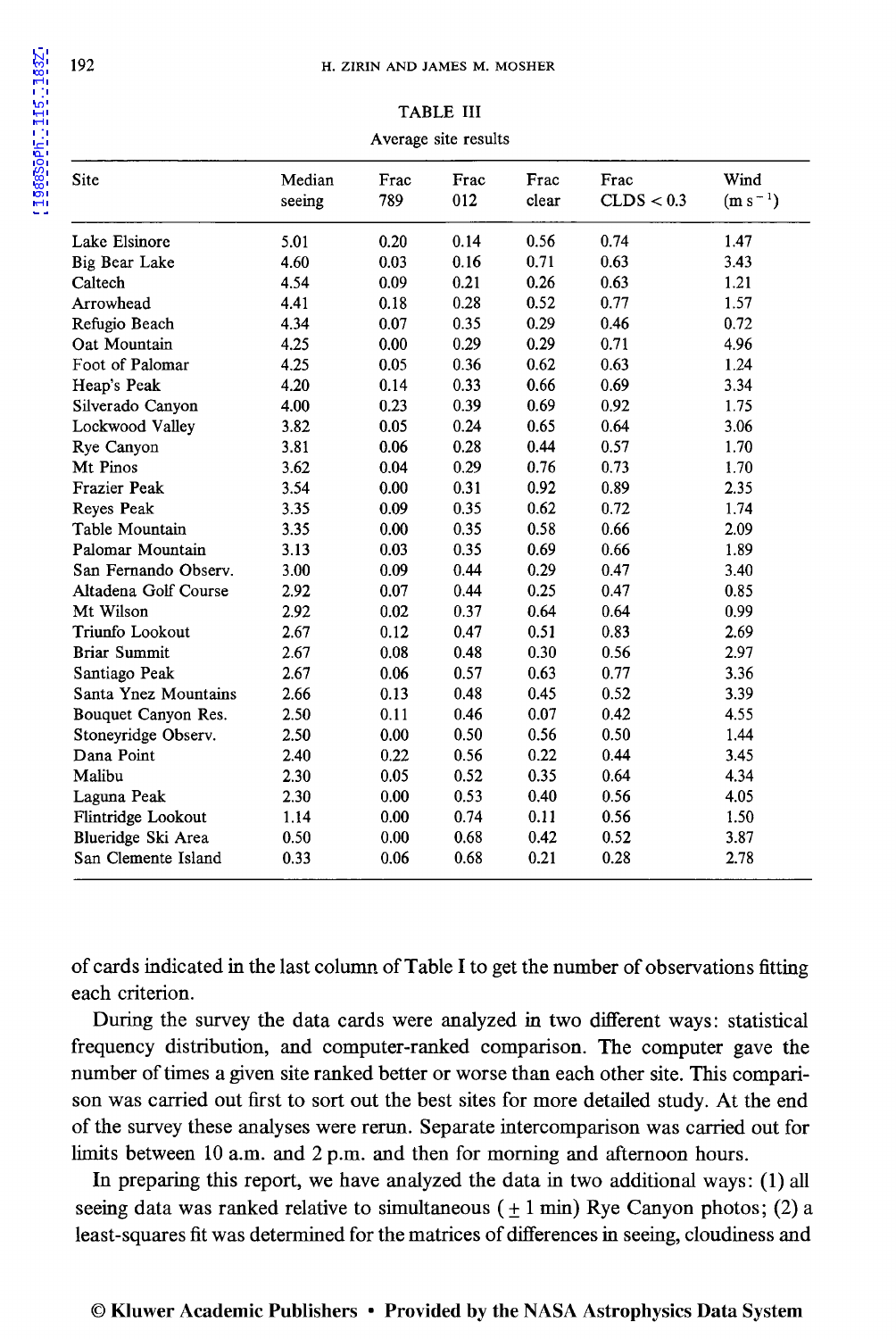transparency at the different sites when simultaneous measurements were available. These methods, along with the first two, gave essentially the same ranking of sites.

## 4.1. SEEING

If all the observations (except O's) at all the sites are combined, then the average seeing for 1966 was 4.17 + 0.04; and the average for 1967 was  $4.61 \pm 0.03$  on the 10-point scale. The year-to-year change was due to dropping the poorer sites. The average (non-cloud) seeing at individual sites varies from  $2.4 \pm 0.3$  for 38 observations on 21 days at the Flintridge Lookout to  $5.12 \pm 0.06$  for 966 observations on 118 days at Lake Elsinore. By comparison the average seeing at Mt Wilson was  $3.26 \pm 0.11$  for 305 observations on 53 days and at Big Bear was  $4.68 \pm 0.07$  for 819 observations on 97 days. Elsinore showed the best average seeing, with Caltech close behind. The worst of the 102 locations was the Flintridge Lookout, a mountain about 10 km NW of Caltech; second worst was Mt Wilson. These are not small differences; although the seeing scale covered ten points, almost all estimates were between 3 and 7, and the difference between 5 and 3 encompasses the range between fairly good and mediocre seeing, as can be seen from Figure 2.



Fig. 4. Seeing data for various sites plotted as a function of time of day. Each dot is an observation and cloudy observations are excluded. The excellent morning seeing at Elsinore with afternoon fall-off are clear. By comparison, the data at Big Bear are fairly even. The numbers refer to the site location in Figure 1.

© Kluwer Academic Publishers • Provided by the NASA Astrophysics Data System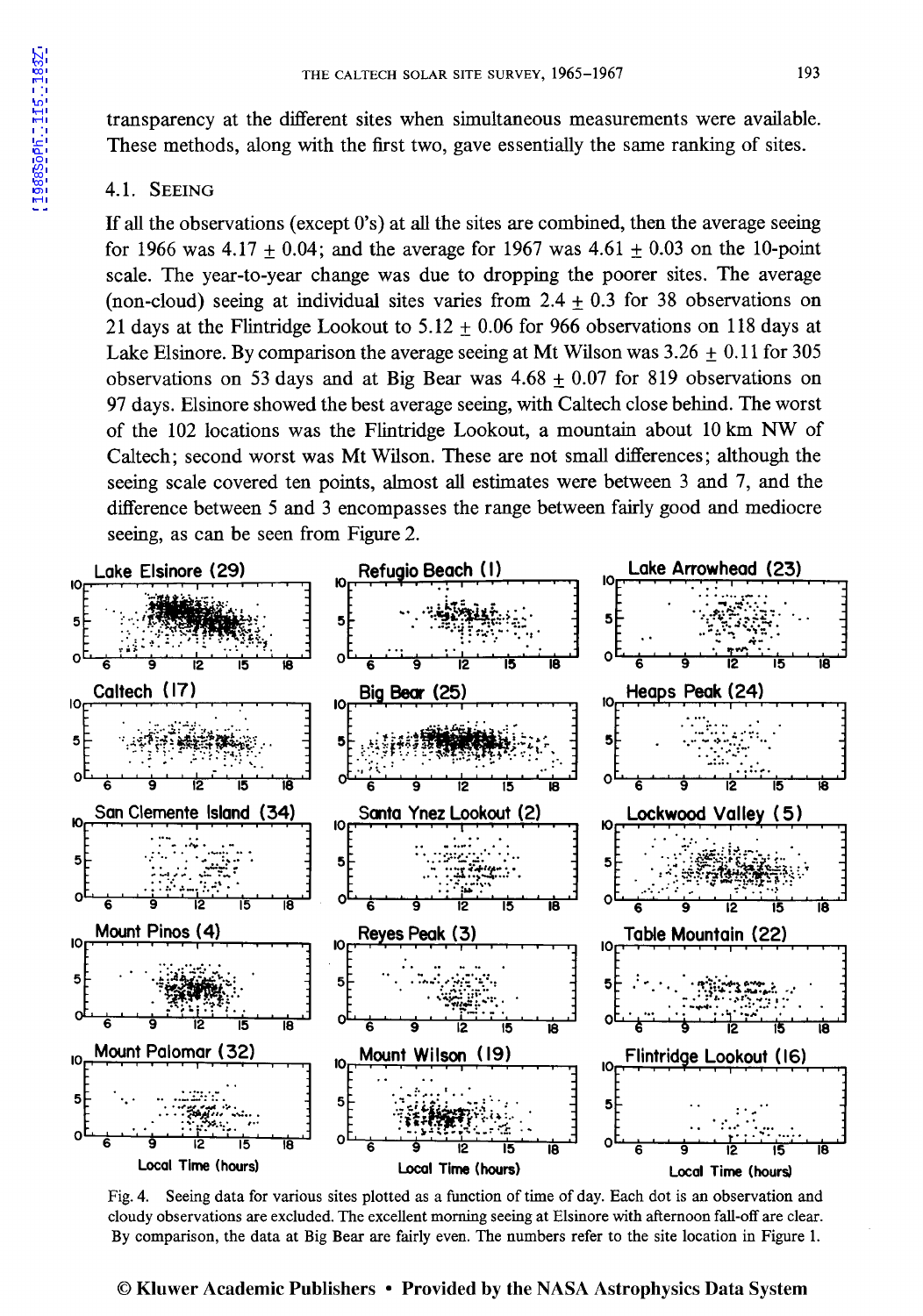[1988SoPh..115..183Z](http://adsabs.harvard.edu/abs/1988SoPh..115..183Z)

1988SoPh..115..183Z

The non-zero observations obtained during the survey period are plotted in Figure 4 as a function of time for the main sites. We see that there is a clear pattern in the data, at least for the most frequently visited sites. Elsinore had outstanding morning seeing, dropping off in the afternoon. Big Bear had rather uniform seeing, peaking at noon. That has been our subsequent experience there.

We had assumed that large-scale variations in climate would affect all sites, but found little correlation between the sites more than a few km apart (Figure 5). The same result was found for the correlation calculated for 811 simultaneous Lockheed large-scale photographs and Caltech site survey visual estimates at other sites. Some sites less than 50 km apart even show substantial anticorrelation. This shows how crucial local effects are.

### 4.2. CLOUDINESS

One day with seeing '10' and a cloudy day of seeing '0' are not, in any sense, equivalent to two clear days with seeing '5'. We begged the question by taking averages with and without the cloudy days and looking at cloudiness as a separate consideration. Seeing data were averaged separately, one average simply rejecting the cloudy observations and giving the average seeing values for all days on which the Sun could be seen.

Comparison of the survey data with weather bureau records for the same period shows data only for 5 of the 28 days with significant general rainfall, so there is some underreporting of cloudy conditions. Of the 6018 observations, 1906 were marked 'O' for overcast. This probably is a reasonable indication of the fraction of cloudy days, since the 'O' entry was entered hourly, giving the same number of observations per day. In addition visual records of the degree of cloudiness or haze were kept.

The photoelectric sunlight recorders gave excellent cloudiness data for the sites at which they were located. For Big Bear the sunlight recorder gave 49% of the daylight hours as clear or coronagraph quality; only  $26\%$  of the time was too cloudy for observation. Recent data from a GONG recorder show the Sun shining at full strength 58.5 % of the time. Caltech showed a considerable number of cloudy days, and Elsinore a substantial number of days with light haze. (Elsinore is on the fringe of the Los Angeles smog basin, and receives an increasing amount of smog from it.) While our survey placed the greatest weight on seeing, modern use of subtractive photoelectric observations for magnetic and Doppler field measurement require extremely stable light levels, as does accurate photoelectric tracking.

Observations with the HAO coronal sky photometers showed that all the mountain locations examined had good coronagraphic skies.

The definite conclusions of our work can be seen in Figure 4, where sites of different types are displayed, and Figure 6, where they are merged.

The superiority of lakes and the Los Angeles basin is clear. In retrospect we can understand the performance of the various sites in a fairly simple way. Since seeing is solely due to the atmosphere, one would like a point as high as possible with extremely stable atmosphere. While mountains may be quite good in windless conditions with no insolation, the normal flow of air produces serious orographic turbulence, while heating the upper levels of peaks stimulates convection. Thus the sites available in real life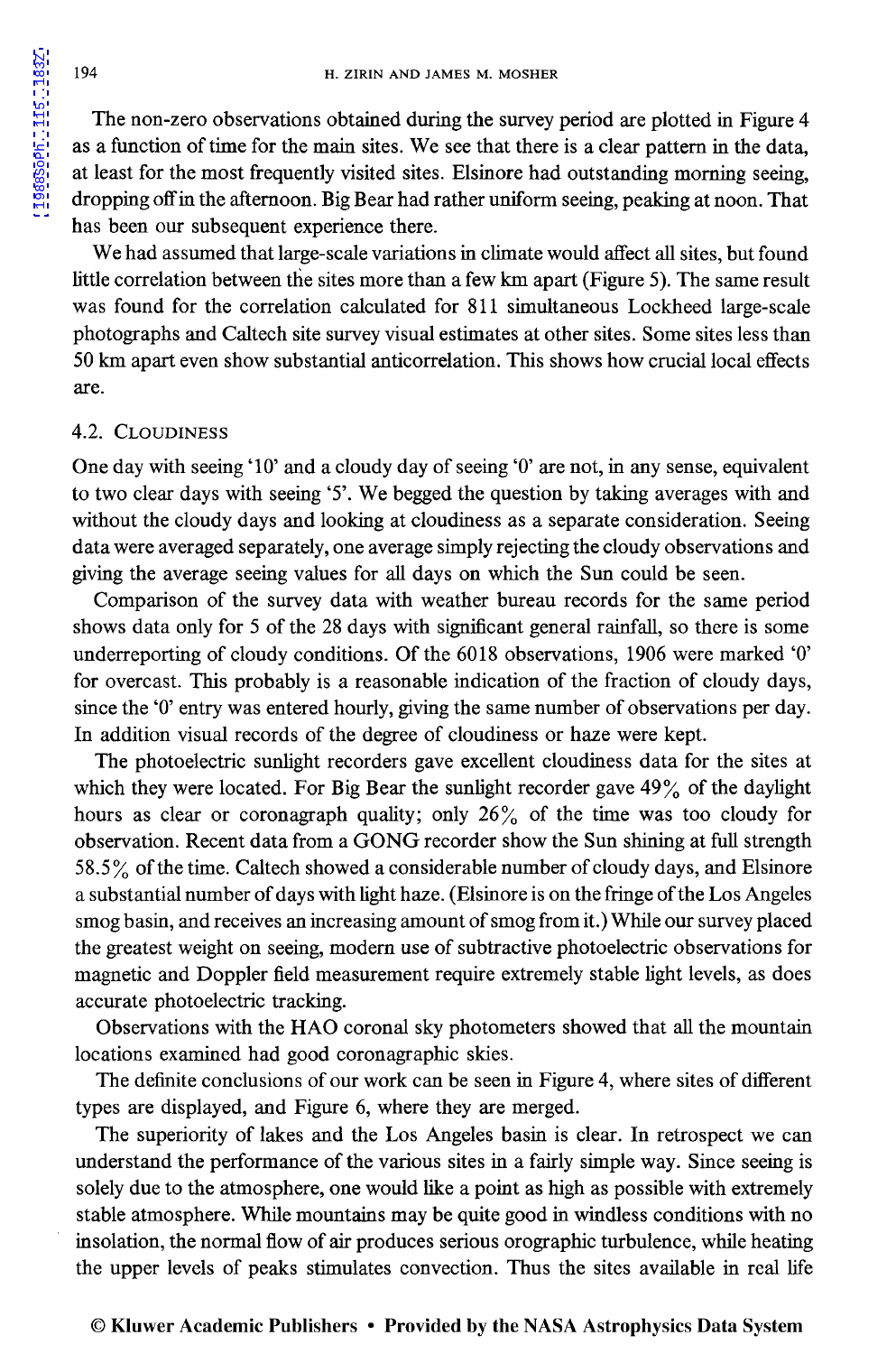![](_page_12_Figure_1.jpeg)

Fig. 5. Correlation between sites separated by different distances.

![](_page_12_Figure_3.jpeg)

Fig. 6. Seeing data from various kinds of sites compared. The shore and mountain lakes are about one seeing step better than the mountains.

Correction added in proof: Inland Valleys had zero '9's'; Coastal Peaks had only 9% '5's', and Inland Peaks had only  $14\%$  '5's'.

#### © Kluwer Academic Publishers • Provided by the NASA Astrophysics Data System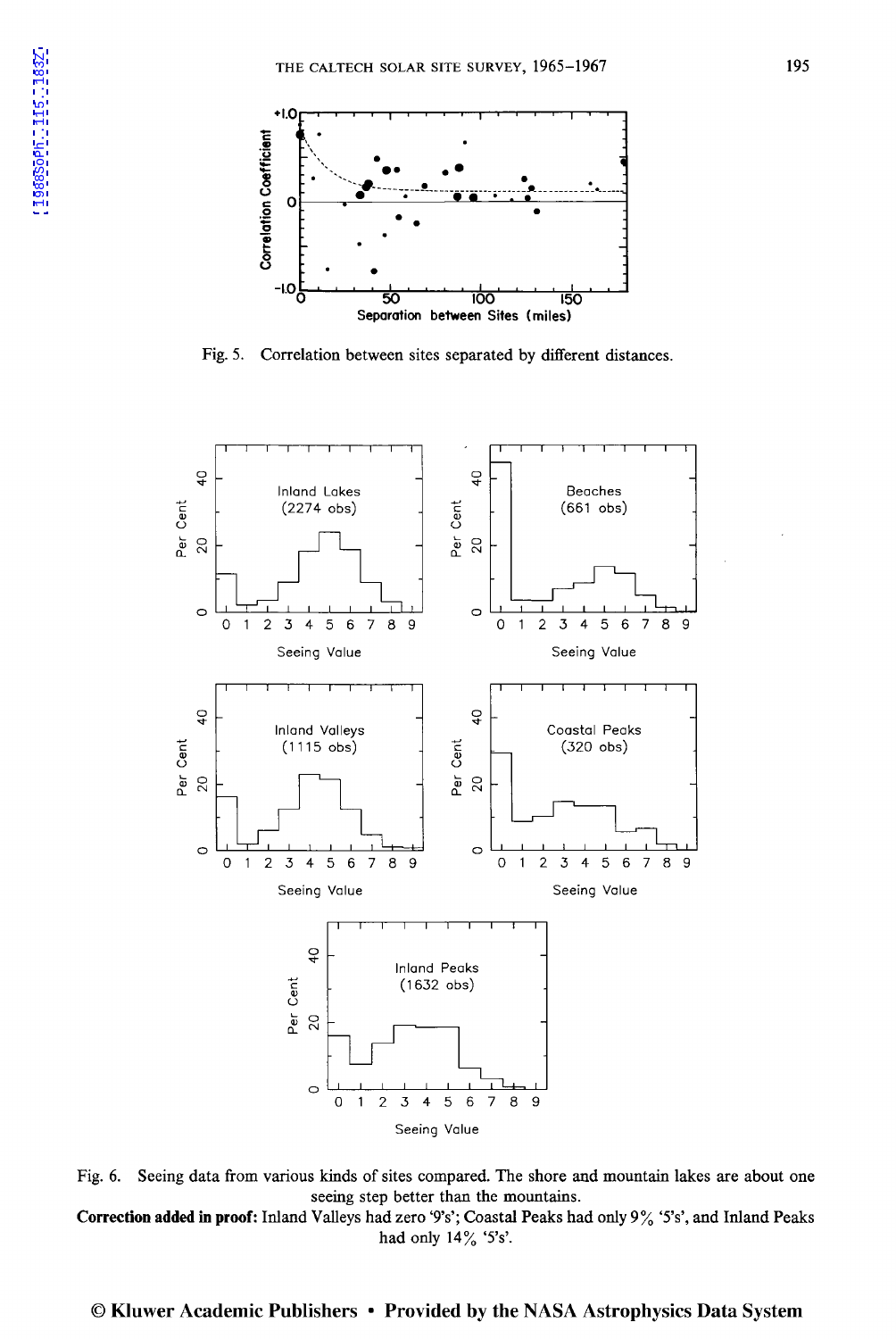represent a compromise between the stable atmospheric conditions of the sea-level plain and the decreased air mass above mountains.

The Los Angeles basin, with its strong inversion, showed good seeing but poor transparency. The excellent seeing and low transparency in Pasadena illustrates how the strong inversion due to the cold ocean produces a stable atmosphere in the coastal plain. The seeing was somewhat worse at Briar Summit, a low hill in this plain, or San Fernando Reservoir, a site in the plain with less inversion. All the mountains without lakes were inferior, and the seashore and off-shore islands are not particularly good either. The various lakes gave stable thermal conditions and smooth wind flow, but the mountain lakes could not completely avoid the turbulence which occurs as the air tumbles over the mountain ranges. The islands, which had originally appeared to be good, showed generally mediocre results, and the seashore showed only average seeing, with considerable clouds and fog, as well as severe corrosion of instruments.

The daily seeing pattern is a good key to local conditions at various sites. Dry mountain sites, where seeing is good in the morning and then declines during the day, are clearly under the influence of daily convection and to be rejected. Although one can improve matters a bit by building a high tower, most of the peaks are kilometers high, and towers even a hundred meters high would be small compared to the scale of airflow over the peak. Sites with the best seeing at noon are not being influenced by local heating and probably are good.

The best season for solar observing should be the summer, when the Sun is highest. Sites in parts of Asia as well as the southwestern United States suffer particularly from cloudiness associated with a summer monsoon, which wipes out what would otherwise be the best observing. In Southern California the summer monsoon is weaker and variable; in one year out of two it hardly occurs, while in others one can lose many days in August. It is important to locate at sites with clear weather in the summer months.

### 5. Final Site Selection and Subsequent Experience

There are always practical considerations associated with the final site selection; we live in a real world. Sacramento Peak was chosen near a supporting Air Force base, and Kitt Peak had a powerful senator from Arizona. In our case, we had to choose a site where we could obtain land and build an observatory without constructing a road or expensive facilities.

Lake Arrowhead, which had given good results, was eliminated because of the high cost of land and smog levels higher than Big Bear. The best and final sites were Caltech, Big Bear Lake, and Lake Elsinore, each of which had distinct advantages as sites for a solar observatory. They had the following characteristics:

Caltech: Located at the base of the San Gabriel Mountains on the plain of the Los Angeles basin. Observations were made from various places, mostly the playing fields south of the campus.

Big Bear Lake: An artificial lake in the San Bernardino Mtns. 100 km (160 km by road) east of Pasadena. At that time there was a serious problem of dropping lake level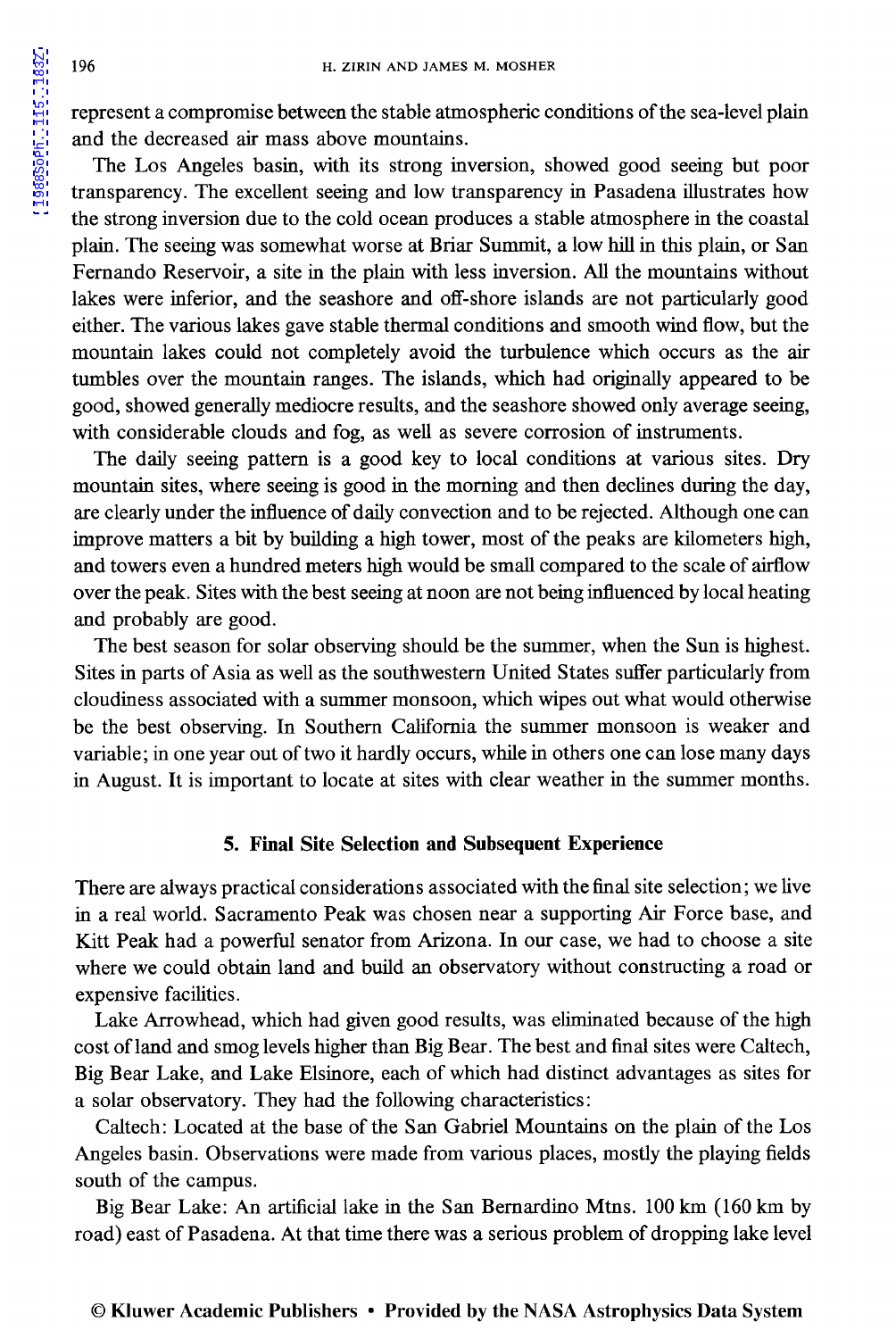because of use for irrigation; recently the lake was withdrawn from irrigation and the level has remained fairly constant.

Lake Elsinore: A natural sink about 130 km southeast of Pasadena on the route to Mt Palomar. It is separated from the coastline by a mountain range of 1000-1500 m height. \_

Of course we already had some facilities at Caltech, including a 36-inch coelostat. While the seeing was quite good, the high level of coastal cloudiness and smog prevented long-term solar studies, and we never seriously considered building new facilities there. The final decision was made based on the data in Table III and Figure 4.

Since the decision rested between Elsinore and Big Bear, it is interesting to compare the two sites on the basis of strictly simultaneous readings. The results of 171 such instances, primarily in the summer and fall of 1967, are summarized in Table IV. Lake Elsinore is clearly superior from the point of view of seeing and low wind. Big Bear has

| Parameter    | Elsinore better | Same | Big Bear better |
|--------------|-----------------|------|-----------------|
| Seeing       | 98              | 31   | 42              |
| Transparency | 44              | 44   | 83              |
| Cloud cover  | 81              | 26   | 64              |
| Wind speed   | 136             | 21   |                 |

TABLE IV Elsinore-Big Bear comparison from simultaneous data

much better sky transparency, but a higher probability of clouds. The two sites were both cloudy on only 7 of the 171 cards, all on one day. One might do very well with stations in both places. For days when both were clear, the average seeing was  $5.3 \pm 0.1$  at Big Bear, a clearly significant difference. These values are essentially similar to the overall averages for the sites.

Because the daily seeing patterns at Big Bear and Lake Elsinore are somewhat different (cf. Figure 4), the correlation coefficient between the seeing values at the two sites is 0.34. This modest correlation reflects the extent of basin-wide changes.

The sunlight recorders gave somewhat different results, because they were more sensitive to sky transparency. In this regard Big Bear was far superior, with about  $30\%$ days of coronagraphic sky, compared to almost none at Elsinore. Big Bear had the greatest fraction of clear days of any site and the longest runs of above-average seeing. For Big Bear the sunlight recorder gave 49% of the daylight hours as clear or coronagraph quality; only  $26\%$  of the time was too cloudy for observation. At Elsinore only 39% of the time was completely clear and 28% completely obscured. Visual estimates of sky transparency (which, curiously, could be made between clouds) give 38% coronagraphic and  $32\%$  clear (i.e.,  $70\%$  haze-free) at Big Bear and  $14\%$  coronographic and  $42\%$  clear, or 56% haze-free at Elsinore. Mt Wilson is less affected by the summer monsoon than Big Bear but cloudier in the winter. But outstanding seeing was lacking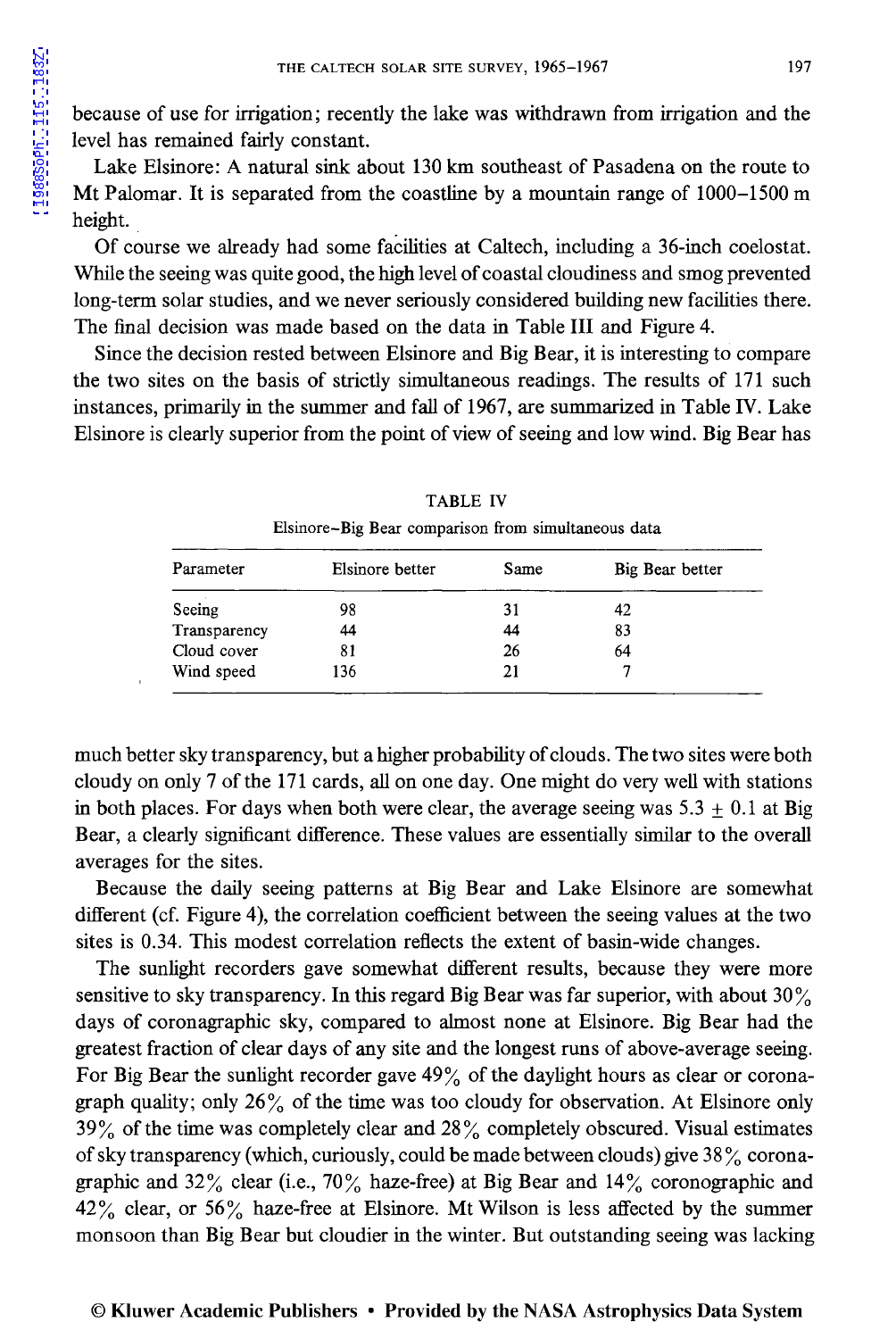at Big Bear. The chance of finding seeing 7 or better was 19% at Lake Elsinore and only  $2\%$  at Big Bear; the chance of seeing 5 or better was  $60\%$  at Elsinore and  $53\%$ at Big Bear.

The broad-band  $H\alpha$  movies taken with the Carroll spar showed results similar to our visual data: the 14 films made at Elsinore were spectacular in the morning, the 12 made at Big Bear were good all day but suffered from wind shake. Observations obtained at Caltech (six days), Mt Wilson (two days), and Mt Pinos (one day) were poorer. All of the photographic seeing data correlated with simultaneous visual estimates. Exceptional frames were obtained on eight of the days at Elsinore and two of the days at Big Bear.

An important consideration at the time was the fact that the water levels at both Big Bear and Elsinore tended to fluctuate widely with rainfall. At the time of the survey both lakes were low, although Big Bear was higher than it had been for many years, recovering from an extended drought. Big Bear was subject to substantial withdrawals for irrigation. The water level in Lake Elsinore was being artificially maintained from deep wells. We had to locate far enough out in either to avoid being left high and dry as the lake levels fell, and build a substructure sufficient to raise the base of the observatory above the flood level. We knew that the dam fixed the maximum level of Big Bear Lake only four meters above the island we leased, but we could not determine the possible top of Elsinore (it was at least 10 m above the shoreline in 1966-1967). Severe flooding in 1980 confirmed our fears. Since then Big Bear is no longer used for irrigation and has remained full; Elsinore has fluctuated wildly, flooding and drying out. Record rainfall filled Big Bear Lake shortly after major construction was completed, and the dome and telescope were completed from boats; since then a causeway has been built. The lake is no longer used for irrigation and has remained nearly full.

Another problem was stability of construction. Big Bear Lake is artificial; the bottom is stable normal ground and the observatory could be constructed on a simple pad, about 250 m into the lake. Lake Elsinore is a natural sink with a deep layer of silt; construction of an observatory in the lake would be difficult and expensive. Both sites offered good access and infrastructure, including schools, shops, housing and services, and land was available at moderate or no cost. Earthquakes are a constant nuisance at both places.

The dominant considerations in our final decision were the possibility of coronagraph observations at Big Bear (which we have never made) and the difficulties of constructing a tower in Lake Elsinore, as well as the possibility that its level might rise greatly. At the end of 1967 the decision to locate at Big Bear was made, the observatory was built in 1968-1969 and has given excellent results since. Since Big Bear was not even included in the site survey until the middle of 1966, we were not confirming a preconceived idea.

Although the site survey estimated the seeing at Big Bear as good, but rarely excellent, outstanding data were obtained from the very first days of observation in 1969 (Zirin, 1971) and have continued over the years. The best frame in Figure 2 exhibits a resolution typical of many days at Big Bear, yet the site received very few 7 or 8 ratings. Placing the observatory on a tower in the middle of the lake obviously made a major improvement over the data acquired near the trees on the shore. Most of the survey data had been obtained at Moon Camp, a wooded point about 1 km to the west. It is possible

[1988SoPh..115..183Z](http://adsabs.harvard.edu/abs/1988SoPh..115..183Z)

1988SoPh..115..183Z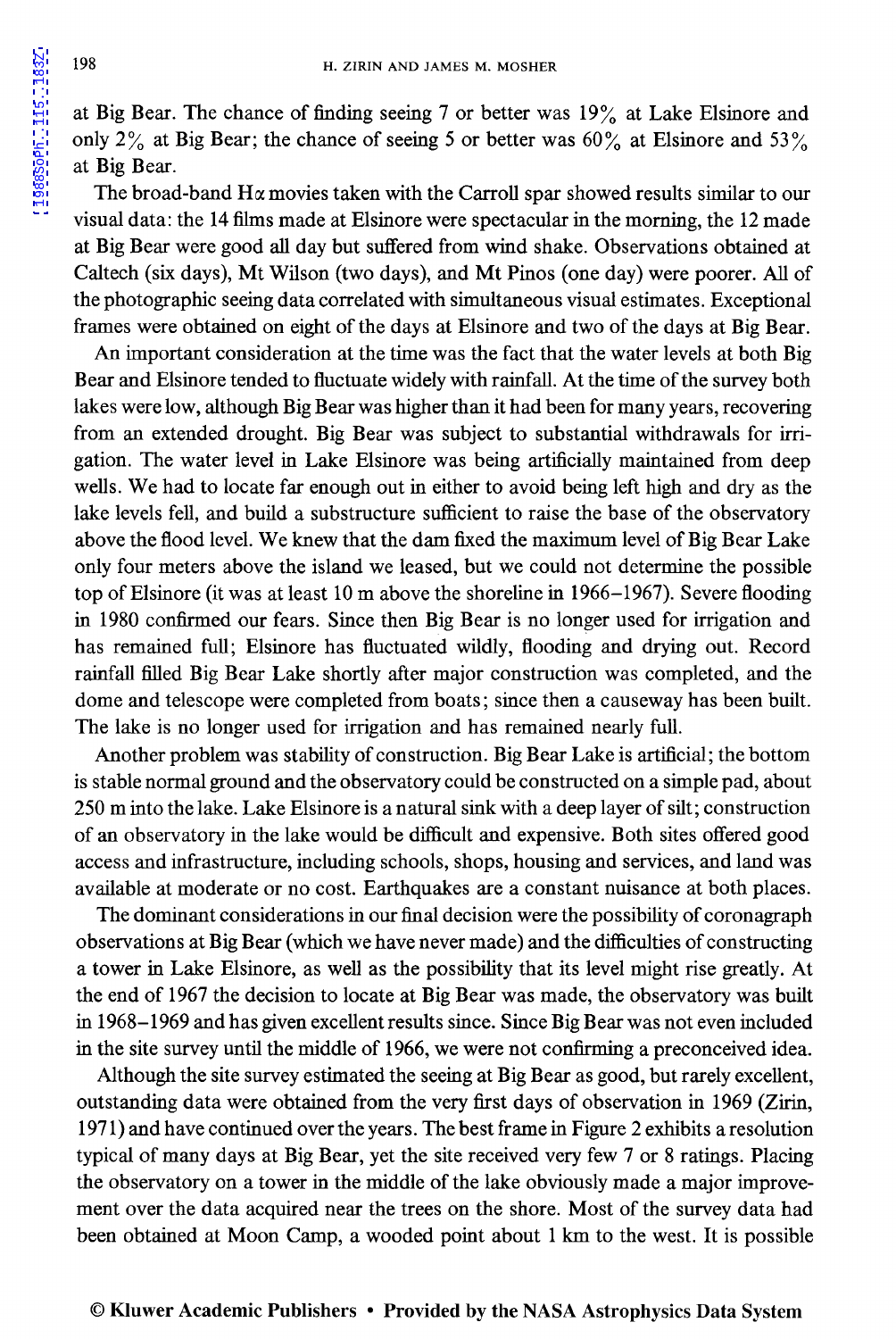that the forest barrier at the lake edge made the seeing there inferior to that out in the lake.

Mosher examined the seeing visually on the lake shore, where the original measures were made, on the island where the observatory is located 250 m from the shore and from the floor of the dome, 10 m above the lake. He found that the seeing on the island was considerably better than on the shore, about one full point on the seeing scale. In the dome the seeing was about a half point lower. The wall of trees at the shoreline stops the wind and generates turbulence, and the dome has sources of heat as well as turbulent flow when the wind flows past it. The installation of larger exhaust fans has remedied this somewhat, but obviously the best solution is the large domeless and wind-proof tower of the Sacramento Peak style.

We evaluated 41 film test strips from Big Bear from random seasons and times and classified them on the scale of Figure 1. The average value was  $5.3 \pm 1.5$ , about one step higher than the average values from the site survey. One can also compare the photographic data obtained in 1968 when the 25 cm telescope was operated on the roof of the Robinson Laboratory at Caltech with the 1969-1970 data at Big Bear. The latter were \_significantly better, although some of the difference is due to improved technique. It is possible that the higher sky transparency plays a more important role in cinematography than visual estimates indicate.

The results from Lake Elsinore were so good that we think it merits further investigation by those interested exclusively in the best seeing for shorter periods. Although it would be quite expensive to build far into the lake, a moveable telescope could follow the shoreline as it goes up and down. Because of the low wind, a dome is not required, and it is possible that the seeing would be even better if one could go out into the lake.

### 5.1. IMPORTANCE OF SITES OVERLOOKING WATER

The Caltech Site Survey clearly established that lakes are very good for solar observation, and that mountain lakes negate the general bad convective effects in mountains and provide a combination of good seeing and clear skies. The idea that water was associated with better seeing had long been a part of the mythology of solar physics, with various reports of excellent seeing from coral atolls and P & O steamers. Quantitative support for this idea came for the first time with the site survey conducted by the Aerospace Corp. (Mayfield *et al.,* 1964, 1969) which found the Upper Van Norman Reservoir to be a superior site and led to the establishment of the San Fernando Observatory there.

Since the establishment of BBSO, other surveys (Gaizauskas and Kryworuchko, 1973; Shi *et al.,* 1976) led to the establishment of the Ottawa River and Huairou solar observatories on inland bodies of water; particularly good results have been obtained at Ottawa and also at Udaipur, which is situated on an island in a lake. Measurements of wind velocity around Lake Elsinore showed that there is a general subsidence of air above the lake and a general outward flow of air from the lake on its shores. This is only partly true of Big Bear Lake, where there is a rather steady westerly wind. The observers actually waded out into Lake Elsinore, which is relatively shallow, and made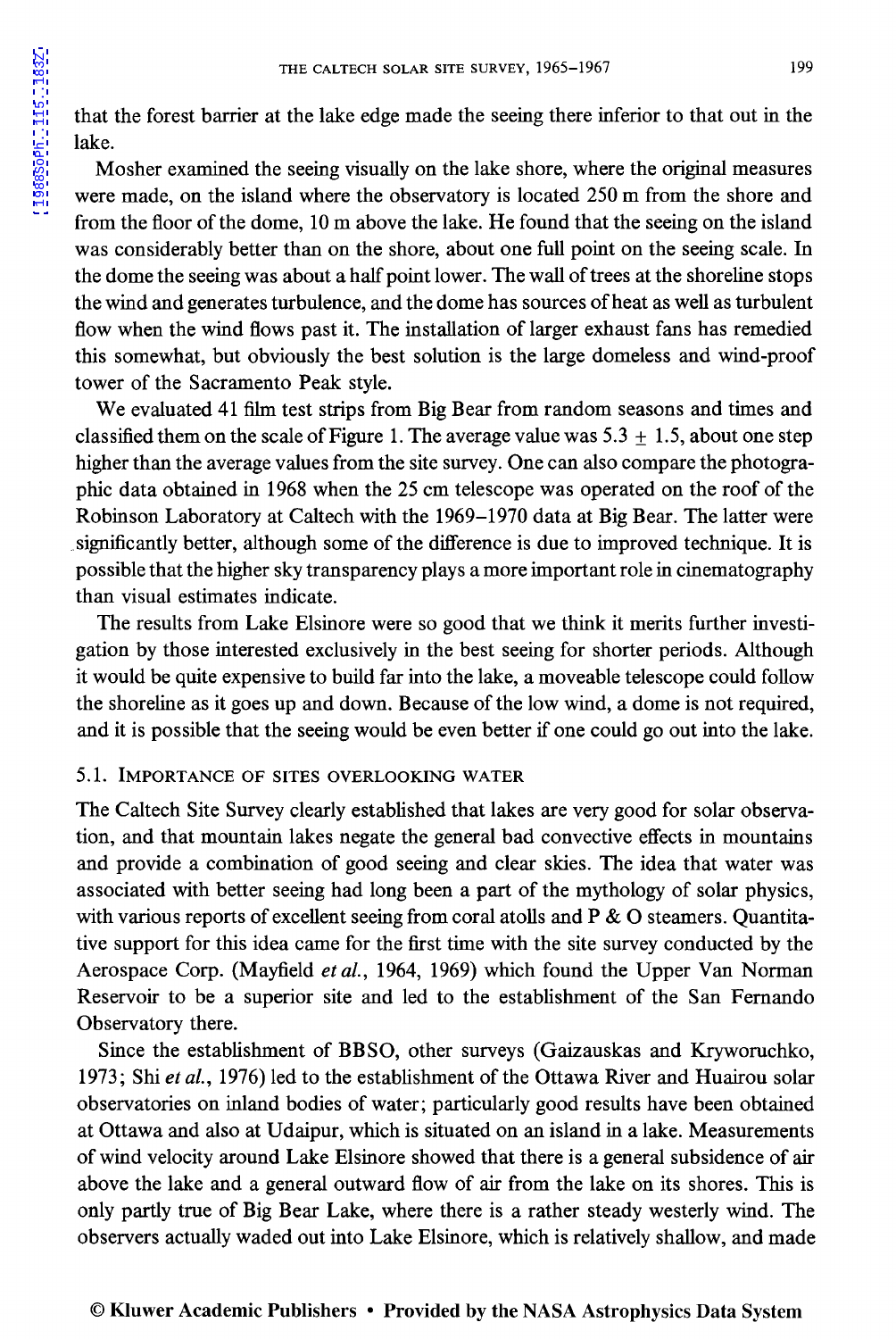observations from some distance into the lake, but it was difficult to hold the telescope. Since we could not go far into the lakes, we made the opposite experiment of comparative observations at some distance inland from the lake shore. In all cases the seeing got worse as we increased the distance from the lake. The same was true with observations made from the south shore of Lake Elsinore where we looked over a path across land. Lorenz measured microthermals with two towers at Big Bear, one further from the lake. He found the landward tower showed more fluctuation, but the difference disappeared when the strong afternoon breeze came up, blowing in from the lake.

The importance of the water at sites like Big Bear and Elsinore was reaffirmed by the subsequent observation of deteriorated conditions at the Aerospace San Fernando Observatory after the reservoir surrounding the latter site had to be drained in the aftermath of the February 9, 1971 Sylmar earthquake (Chapman, 1986). The good performance of lakes appears due to lack of local heating and convection, laminar flow of the wind over the smooth surface, and, when the lake is cool, a negative Bowen ratio  $\beta$  reducing the effect of microthermals.

We were suprised at the mediocre performance of the seashore and island sites. It may result from local turbulence associated with the sea-land boundary; besides, severe corrosion and cloudiness ruled them out as practical sites. Moreover, the Friehe *et al.*  (1975) data suggest that at times in the Southern California daytime marine environment, the effect of humidity fluctuations may enhance, rather than cancel, the effects of temperature fluctuations on the refractive index.

#### 6. Lessons Applicable to Future Site Surveys

We found that there is neither *Zauberberg* nor *Zaubersee.* Even the best sites had shortcomings and could be worse than the worst on occasion. They only look good compared to the places people have built solar observatories in the past. The fact that the two final sites had quite different advantages suggests that the idea of building one big telescope at a single site might give way to building smaller, more specialized instruments at several sites. This is particularly true because experience has shown that our 65 cm telescope, for example, only rarely shows diffraction-limited performance.

We were fortunate in that a wide range of topography in the generally fine Southern California climate was easily accessible, we had plenty of time, and the final choice was entirely up to us. While there are still some doubts as to the objectiveness of the visual estimates, the data compares well with photographic estimates from Rye Canyon, and we found two good sites. The availability of videotape and small CCD cameras might make it easier to carry out a more objective survey today.

While we could not distinguish well the resolution levels above seven, we could use image motion to infer them. In any event the number of observations of such excellent seeing were so few that its existence was the only important parameter. We should have utilized the Rye Canyon observations more as a baseline for comparison.

We started our survey expecting seashore peaks to be the best, and ended with two unexpected locations. This emphasizes the importance of comprehensive and objective